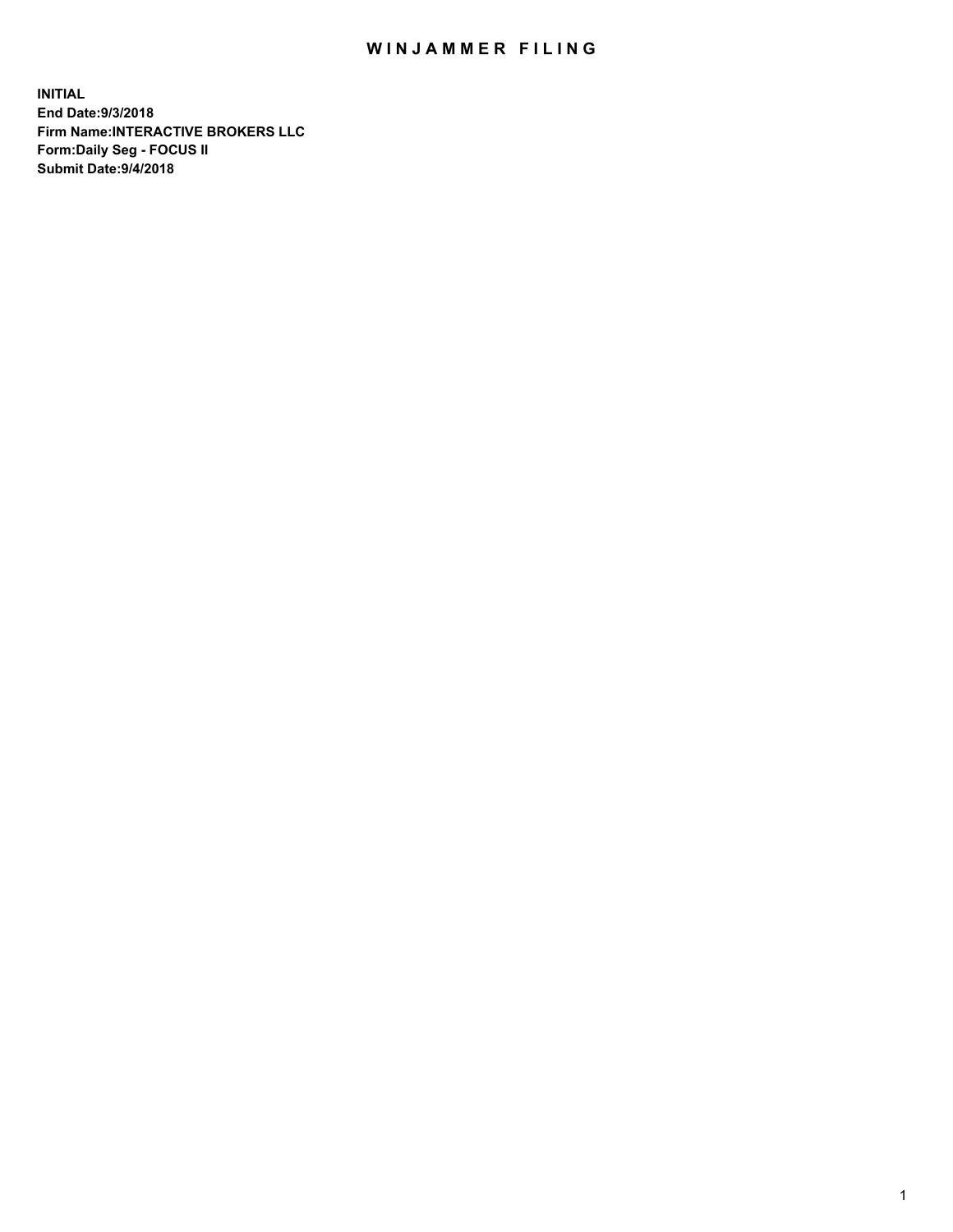**INITIAL End Date:9/3/2018 Firm Name:INTERACTIVE BROKERS LLC Form:Daily Seg - FOCUS II Submit Date:9/4/2018 Daily Segregation - Cover Page**

| Name of Company                                                                                                                                                                                                                                                                                                                | <b>INTERACTIVE BROKERS LLC</b>                                                      |
|--------------------------------------------------------------------------------------------------------------------------------------------------------------------------------------------------------------------------------------------------------------------------------------------------------------------------------|-------------------------------------------------------------------------------------|
| <b>Contact Name</b>                                                                                                                                                                                                                                                                                                            | James Menicucci                                                                     |
| <b>Contact Phone Number</b>                                                                                                                                                                                                                                                                                                    | 203-618-8085                                                                        |
| <b>Contact Email Address</b>                                                                                                                                                                                                                                                                                                   | jmenicucci@interactivebrokers.c<br>om                                               |
| FCM's Customer Segregated Funds Residual Interest Target (choose one):<br>a. Minimum dollar amount: ; or<br>b. Minimum percentage of customer segregated funds required:% ; or<br>c. Dollar amount range between: and; or<br>d. Percentage range of customer segregated funds required between:% and%.                         | $\overline{\mathbf{0}}$<br>$\overline{\mathbf{0}}$<br>155,000,000 245,000,000<br>00 |
| FCM's Customer Secured Amount Funds Residual Interest Target (choose one):<br>a. Minimum dollar amount: ; or<br>b. Minimum percentage of customer secured funds required:% ; or<br>c. Dollar amount range between: and; or<br>d. Percentage range of customer secured funds required between:% and%.                           | $\overline{\mathbf{0}}$<br>$\pmb{0}$<br>80,000,000 120,000,000<br>00                |
| FCM's Cleared Swaps Customer Collateral Residual Interest Target (choose one):<br>a. Minimum dollar amount: ; or<br>b. Minimum percentage of cleared swaps customer collateral required:% ; or<br>c. Dollar amount range between: and; or<br>d. Percentage range of cleared swaps customer collateral required between:% and%. | $\overline{\mathbf{0}}$<br>$\underline{\mathbf{0}}$<br>0 <sub>0</sub><br>00         |

Attach supporting documents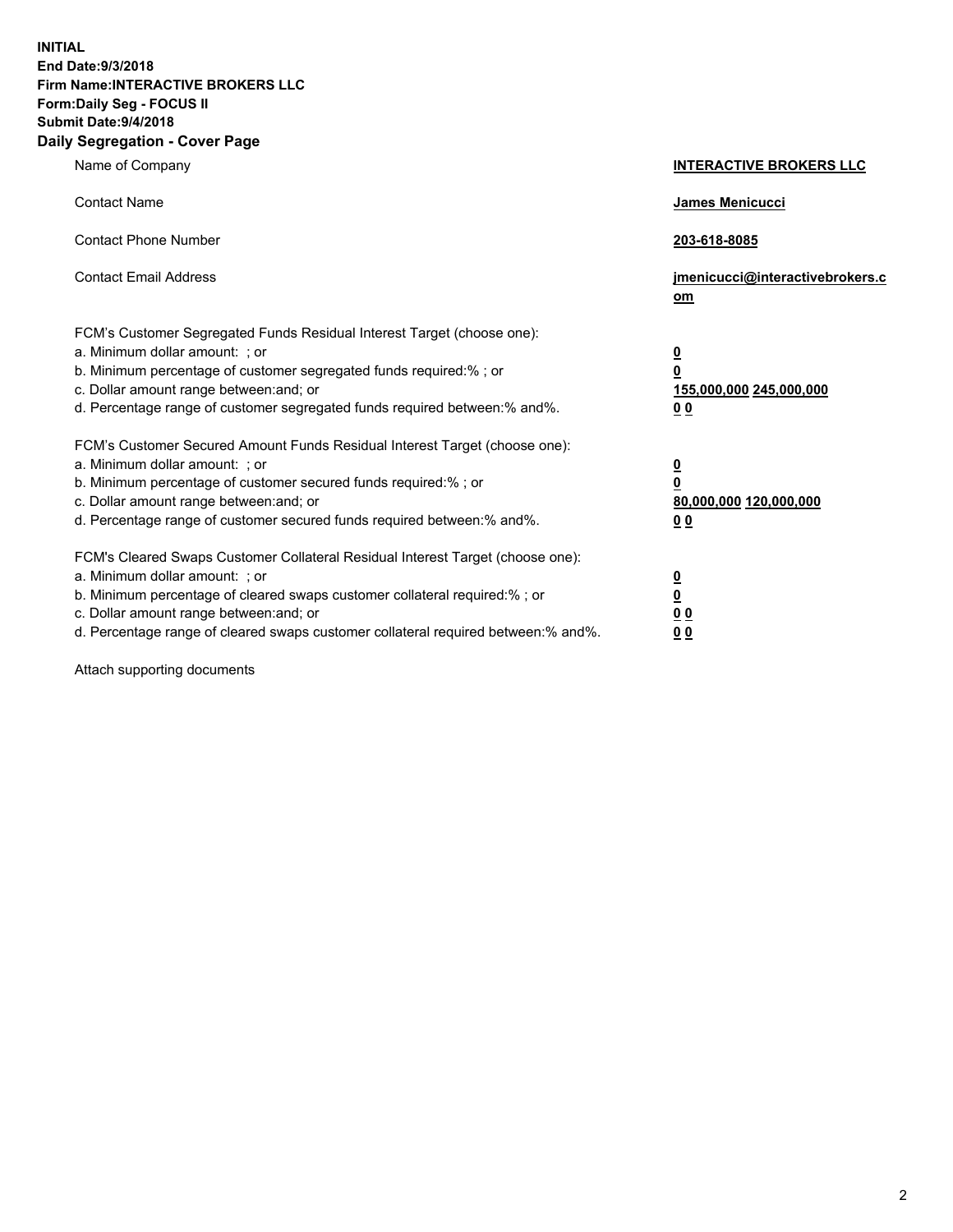## **INITIAL End Date:9/3/2018 Firm Name:INTERACTIVE BROKERS LLC Form:Daily Seg - FOCUS II Submit Date:9/4/2018 Daily Segregation - Secured Amounts**

|     | Daily Ocglegation - Occarea Anioants                                                                       |                                   |
|-----|------------------------------------------------------------------------------------------------------------|-----------------------------------|
|     | Foreign Futures and Foreign Options Secured Amounts                                                        |                                   |
|     | Amount required to be set aside pursuant to law, rule or regulation of a foreign                           | $0$ [7305]                        |
|     | government or a rule of a self-regulatory organization authorized thereunder                               |                                   |
| 1.  | Net ledger balance - Foreign Futures and Foreign Option Trading - All Customers                            |                                   |
|     | A. Cash                                                                                                    | 462,279,873 [7315]                |
|     | B. Securities (at market)                                                                                  | $0$ [7317]                        |
| 2.  | Net unrealized profit (loss) in open futures contracts traded on a foreign board of trade                  | $-3,754,434$ [7325]               |
| 3.  | Exchange traded options                                                                                    |                                   |
|     | a. Market value of open option contracts purchased on a foreign board of trade                             | 274,480 [7335]                    |
|     | b. Market value of open contracts granted (sold) on a foreign board of trade                               | 42,671 [7337]                     |
| 4.  | Net equity (deficit) (add lines 1. 2. and 3.)                                                              | 458,757,248 [7345]                |
| 5.  | Account liquidating to a deficit and account with a debit balances - gross amount                          | 2,438 [7351]                      |
|     | Less: amount offset by customer owned securities                                                           | 0 [7352] 2,438 [7354]             |
| 6.  | Amount required to be set aside as the secured amount - Net Liquidating Equity                             | 458,759,686 [7355]                |
|     | Method (add lines 4 and 5)                                                                                 |                                   |
| 7.  | Greater of amount required to be set aside pursuant to foreign jurisdiction (above) or line                | 458,759,686 [7360]                |
|     | 6.                                                                                                         |                                   |
|     | FUNDS DEPOSITED IN SEPARATE REGULATION 30.7 ACCOUNTS                                                       |                                   |
| 1.  | Cash in banks                                                                                              |                                   |
|     | A. Banks located in the United States                                                                      | 71,098,980 [7500]                 |
|     | B. Other banks qualified under Regulation 30.7                                                             | 0 [7520] 71,098,980 [7530]        |
| 2.  | Securities                                                                                                 |                                   |
|     | A. In safekeeping with banks located in the United States                                                  | 397,596,885 [7540]                |
|     | B. In safekeeping with other banks qualified under Regulation 30.7                                         | 0 [7560] 397,596,885 [7570]       |
| 3.  | Equities with registered futures commission merchants                                                      |                                   |
|     | A. Cash                                                                                                    | $0$ [7580]                        |
|     | <b>B.</b> Securities                                                                                       | $0$ [7590]                        |
|     | C. Unrealized gain (loss) on open futures contracts                                                        | $0$ [7600]                        |
|     | D. Value of long option contracts                                                                          | $0$ [7610]                        |
|     | E. Value of short option contracts                                                                         | 0 [7615] 0 [7620]                 |
| 4.  | Amounts held by clearing organizations of foreign boards of trade                                          |                                   |
|     | A. Cash                                                                                                    | $0$ [7640]                        |
|     | <b>B.</b> Securities                                                                                       | $0$ [7650]                        |
|     | C. Amount due to (from) clearing organization - daily variation                                            | $0$ [7660]                        |
|     | D. Value of long option contracts                                                                          | $0$ [7670]                        |
|     | E. Value of short option contracts                                                                         | 0 [7675] 0 [7680]                 |
| 5.  | Amounts held by members of foreign boards of trade                                                         |                                   |
|     | A. Cash                                                                                                    | 115,050,040 [7700]                |
|     | <b>B.</b> Securities                                                                                       | $0$ [7710]                        |
|     | C. Unrealized gain (loss) on open futures contracts                                                        | 1,363,993 [7720]                  |
|     | D. Value of long option contracts                                                                          | 274,480 [7730]                    |
|     | E. Value of short option contracts                                                                         | -42,671 [7735] 116,645,842 [7740] |
| 6.  | Amounts with other depositories designated by a foreign board of trade                                     | 0 [7760]                          |
| 7.  | Segregated funds on hand                                                                                   | $0$ [7765]                        |
| 8.  | Total funds in separate section 30.7 accounts                                                              | 585,341,707 [7770]                |
| 9.  | Excess (deficiency) Set Aside for Secured Amount (subtract line 7 Secured Statement<br>Page 1 from Line 8) | 126,582,021 [7380]                |
| 10. | Management Target Amount for Excess funds in separate section 30.7 accounts                                | 80,000,000 [7780]                 |
| 11. | Excess (deficiency) funds in separate 30.7 accounts over (under) Management Target                         | 46,582,021 [7785]                 |
|     |                                                                                                            |                                   |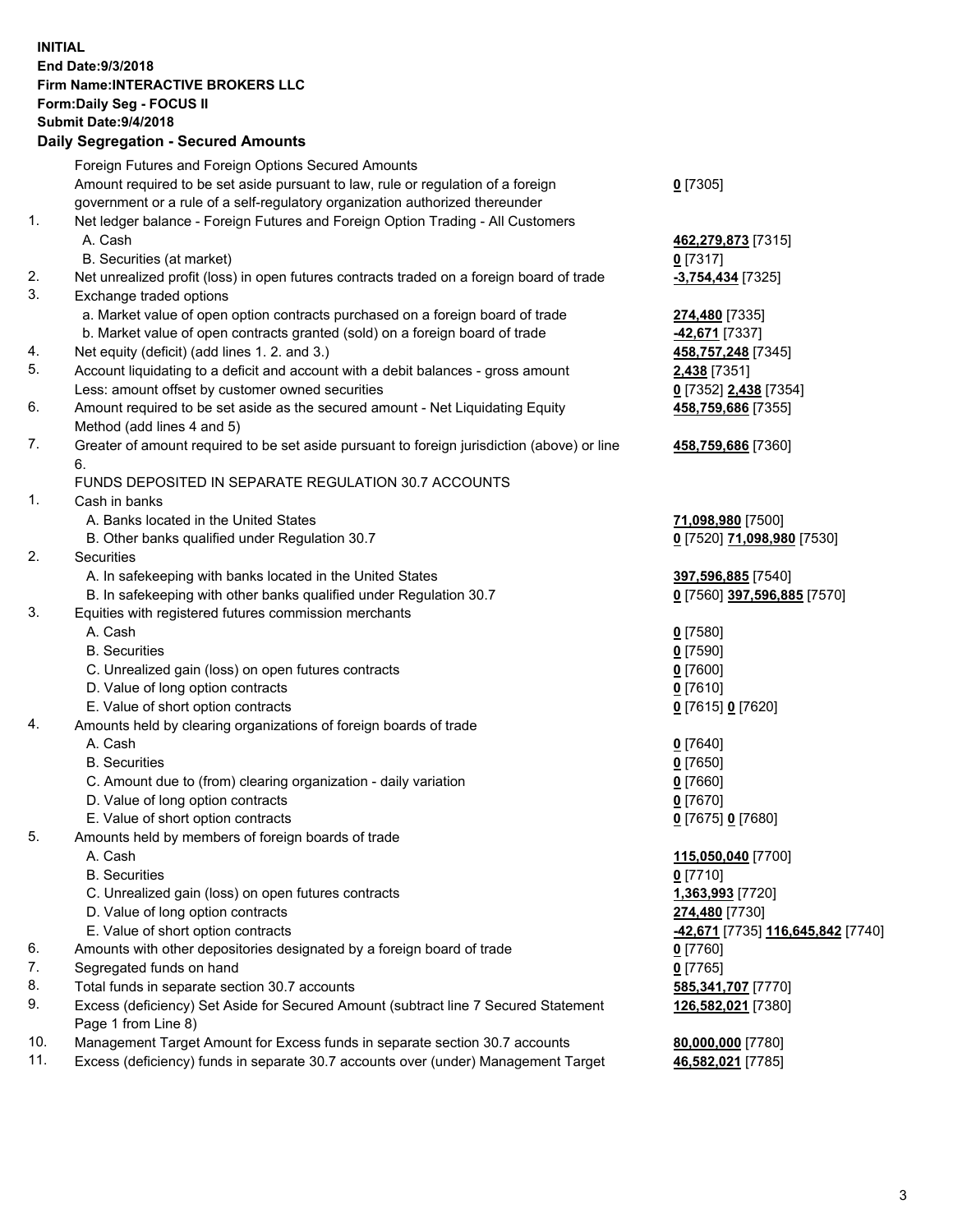**INITIAL End Date:9/3/2018 Firm Name:INTERACTIVE BROKERS LLC Form:Daily Seg - FOCUS II Submit Date:9/4/2018 Daily Segregation - Segregation Statement** SEGREGATION REQUIREMENTS(Section 4d(2) of the CEAct) 1. Net ledger balance A. Cash **4,109,539,252** [7010] B. Securities (at market) **0** [7020] 2. Net unrealized profit (loss) in open futures contracts traded on a contract market **-100,139,030** [7030] 3. Exchange traded options A. Add market value of open option contracts purchased on a contract market **168,939,333** [7032] B. Deduct market value of open option contracts granted (sold) on a contract market **-208,978,522** [7033] 4. Net equity (deficit) (add lines 1, 2 and 3) **3,969,361,033** [7040] 5. Accounts liquidating to a deficit and accounts with debit balances - gross amount **161,924** [7045] Less: amount offset by customer securities **0** [7047] **161,924** [7050] 6. Amount required to be segregated (add lines 4 and 5) **3,969,522,957** [7060] FUNDS IN SEGREGATED ACCOUNTS 7. Deposited in segregated funds bank accounts A. Cash **626,431,423** [7070] B. Securities representing investments of customers' funds (at market) **2,336,964,335** [7080] C. Securities held for particular customers or option customers in lieu of cash (at market) **0** [7090] 8. Margins on deposit with derivatives clearing organizations of contract markets A. Cash **28,555,689** [7100] B. Securities representing investments of customers' funds (at market) **1,251,652,982** [7110] C. Securities held for particular customers or option customers in lieu of cash (at market) **0** [7120] 9. Net settlement from (to) derivatives clearing organizations of contract markets **1,101,514** [7130] 10. Exchange traded options A. Value of open long option contracts **168,767,487** [7132] B. Value of open short option contracts **-208,921,961** [7133] 11. Net equities with other FCMs A. Net liquidating equity **0** [7140] B. Securities representing investments of customers' funds (at market) **0** [7160] C. Securities held for particular customers or option customers in lieu of cash (at market) **0** [7170] 12. Segregated funds on hand **0** [7150] 13. Total amount in segregation (add lines 7 through 12) **4,204,551,469** [7180] 14. Excess (deficiency) funds in segregation (subtract line 6 from line 13) **235,028,512** [7190] 15. Management Target Amount for Excess funds in segregation **155,000,000** [7194] 16. Excess (deficiency) funds in segregation over (under) Management Target Amount **80,028,512** [7198]

Excess